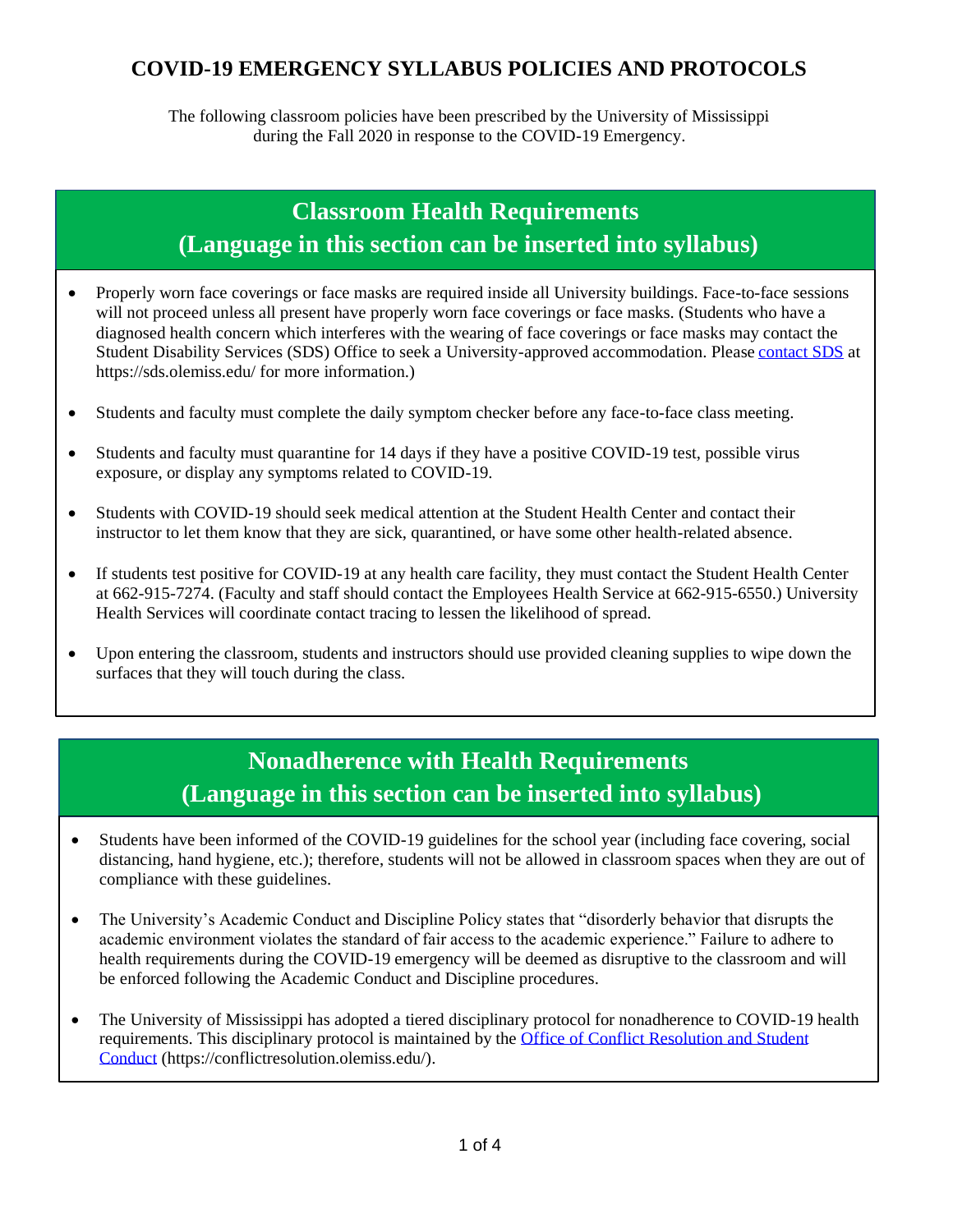# **Attendance Policies (Information for Faculty)**

- The University's Class Attendance Policy enables the instructor to determine the attendance guidelines that best promote learning in the delivery mode of the course. The instructor articulates and informs students of that policy in writing, via a course syllabus, on or before the first meeting of each course.
- Fall 2020 courses will be delivered in face-to-face, hybrid, remote, and online delivery modes. Students attending courses with a face-to-face component will be required to have assigned seating during the designated class times. Attendance scanners will be turned off to decrease bottlenecks at classroom entrances and decrease touch risks.
- Students attending the virtual component of hybrid, remote, or online courses are subject to the same attendance policy and procedures as traditional students. However, participation is defined in a different manner. The University's "Attendance Policy for Online Education" states: "Student attendance in online courses is defined as active participation in the course as described in the individual course syllabus." If students fail to meet online attendance requirements as stated in the syllabus, they will be given an absence.
- COVID-19 safety protocols hold the highest priority, and faculty should design attendance guidelines for students which do not penalize students for adhering to COVID-19 safety protocols. Course attendance policies for face-to-face, hybrid, remote, and online must allow for absences necessary for isolation, quarantine, or other COVID-19 related absences. Faculty are encouraged to be flexible with assignment due dates when students have COVID-19-related absences in all courses, regardless of delivery mode.
- Students should NOT attend a face-to-face class when they are feeling ill, experiencing COVID-19 symptoms, or believe they may have been exposed to the virus. Instructors of courses with a face-to-face component should encourage students to stay home in these circumstances.
- Assigned seating and recorded attendance are required for every face-to-face class session (for both face-toface and hybrid delivery modes) to assure required social distancing and facilitate contact tracing. Students are to sit in only designated seats.
- Faculty should remain sensitive to the needs of students who may need to transition to/from face-to-face classrooms and online environments. Due to COVID-19 restrictions, students may not have easy access to safe public spaces to support online learning and may need to commute from residence halls or elsewhere to attend face-to-face class meetings.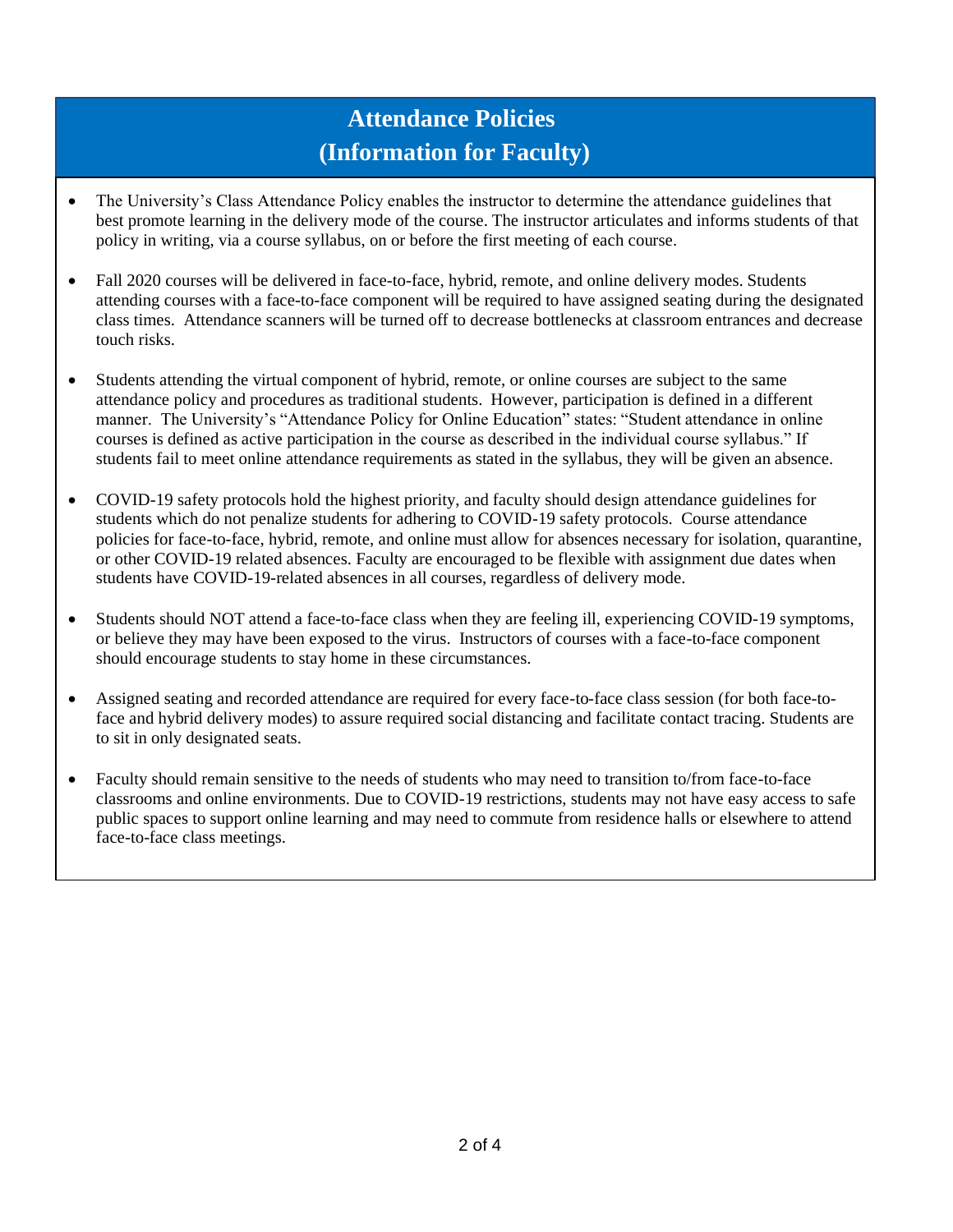### **Attendance Policies**

### **(Language in this section can be inserted into syllabus)**

• Students attending the virtual component of hybrid, remote, or online courses are subject to the same attendance policy and procedures as traditional students. However, participation is defined in a different manner. The University's "Attendance Policy for Online Education" states: "Student attendance in online courses is defined as active participation in the course as described in the individual course syllabus." If students fail to meet online attendance requirements as stated in the syllabus, they will be given an absence.

## **Calendar Changes (Information for Faculty)**

- Fall semester classes begin 24 August 2020 and end 17 November 2020.
- Final exams will be held 18-20 and 23-24 November 2020.
- The grade submission window will be open 18 November through 7 December 2020. Grades will be due at 6:00 pm on 7 December 2020.

## **Classroom Policies (Information for Faculty)**

• Instructors must conclude classes on time in order to facilitate the timely exit of students from the marked doors to maintain physical distancing. Students should exit the classroom building without delay and not congregate in hallways. Incoming students should wait outside the building before the start of class and also not congregate in the hallways.

• Instructors must adhere to the recommended physical distancing occupancy numbers for the classroom.

• Instructors who want to offer class outdoors should follow the Outdoor Classroom Guidelines, found on the Keep Teaching webpage.

## **Student Support Resources (Language in this section can be inserted into the syllabus)**

- Students are encouraged to visit the [University's Keep Learning site](https://olemiss.edu/keeplearning/) (https://olemiss.edu/keeplearning/) to access information and resources related to COVID-19 support. The site provides links to University student services to facilitate and support learning.
- Students with diagnosed health concerns that may affect their compliance with COVID-19 health requirements should contact [UM's Student Disability Services \(SDS\) Office](https://sds.olemiss.edu) (https://sds.olemiss.edu) to see if they are eligible for an SDS accommodation as soon as possible.